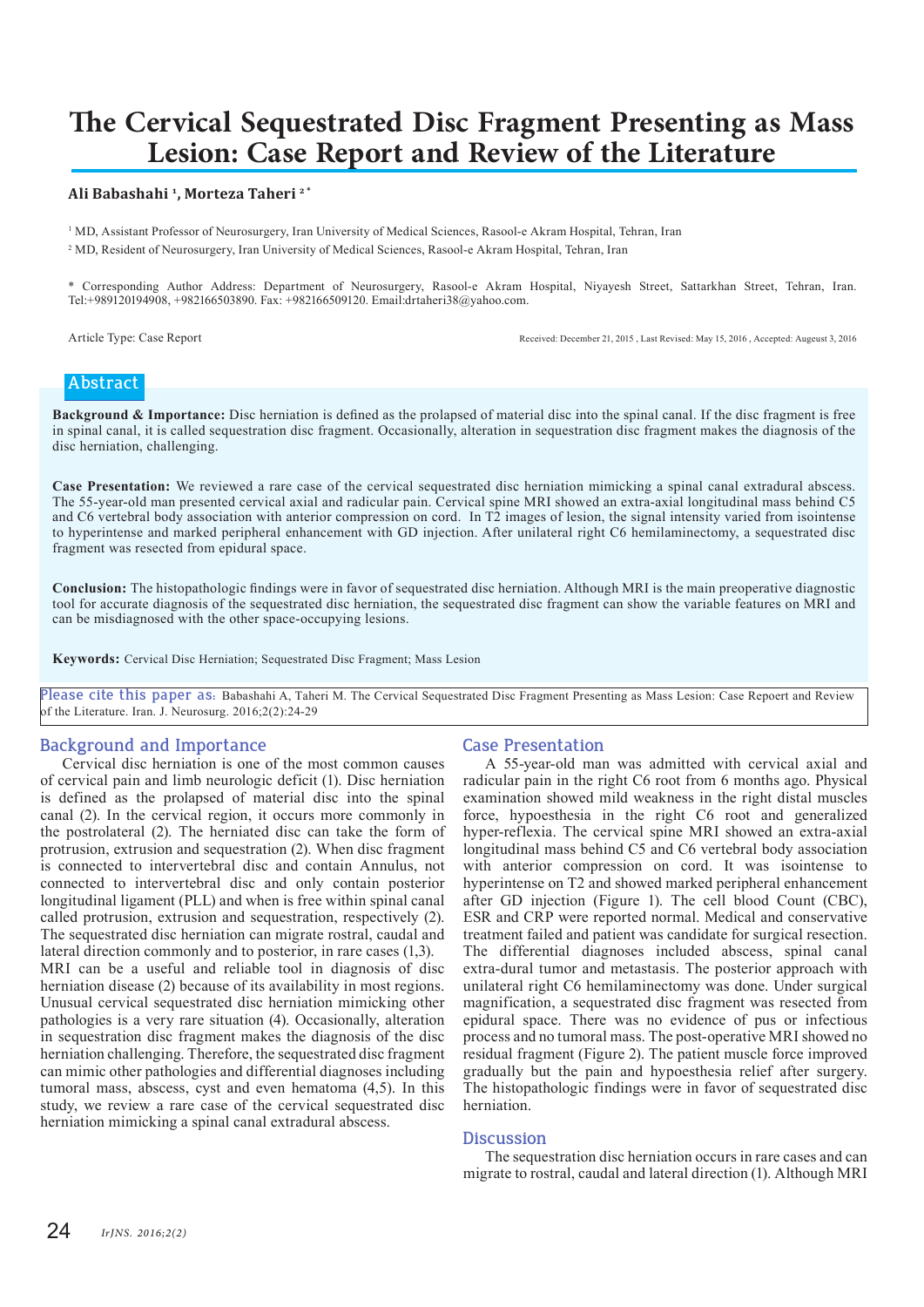Babashahi A, et al. **Intervention and Separate Terms** and Separate Terms and Separate Terms and Separate Terms and Separate Terms and Separate Terms and Separate Terms and Separate Terms and Separate Terms and Separate Ter



**Figure 1. A) Sagittal T2, B) Sagittal T1 with GD Injection and C) Axial T2 Sequences Show Epidural Lesion**

is the best diagnostic tool in the cases of disc herniation, in some cases of the sequestrated disc fragment, the diagnosis can be confused with other pathologies and other occupying, mass lesion and only surgery can lead to the exact diagnosis (3-5,6,7). The differential diagnosis includes abscess and infections, benign and malignant neoplasm, metastasis as well as cyst.

In the present study, we reported a 55 year-old man, suffering from radicular pain and mild weakness. The MRI showed a mass lesion, located in the epidural space of the posterior of C6 and C7 vertebral body and intervertebral space, longitudinally. The lesion was iso-signal intensity on T2 image sequence and marked peripheral enhancement on GD injection image sequence. Our primary diagnosis was epidural abscess because of the significant mass lesion, presence of mass without relation to intervertebral disc material and MRI findings. The differential diagnosis included abscess, metastasis, and other neoplasm and sequestrated disc herniation. During surgery, we observed a fibrosis disc fragment that was free in the epidural space without any relation to the intervertebral disc material and also there was no evidence of abscess or neoplasm. The histological findings were in favor of the sequestrated disc fragment. This situation is rare and only few studies reported similar finding.

Srinivasan et al. suggested that nontraumatic sequestrated disc fragment migrating to the epidural space is a rare disease and found only 10 cases in the literatures (1).

Nievas and Hoellerhage analyzed 3000 patients and demonstrated that only 11 patients presented an unusual sequestrated disc fragment. The differential diagnosis in their patients included abscess, hematoma, synovial cyst, and various neoplasms. In only one of the 11 patients, the disease occurred in the cervical region and the others presented in dorsal and lumbar region. They reported a 72 year-old man with a mass in intradural space compressing the cord at the level of C6- C7. The lesion was hypersignal on T2-weighted images and showed peripheral enhancement after GD injection. The initial diagnosis was teratoma and an old capsulated hematoma (8).

Rosenberg reported two cases of the cervical disc herniation, presented as an epidural mass in the posterior of the odontoid process. The initial symptom in his report was extradural mass lesion (9).

Stavrinou et al. reported a case of cervical disc

herniation that was misinterpreted with the nerve sheath tumor. Their patient refused surgery, but within seven weeks, her symptoms improved and the mass lesion vanished on MRI. The final diagnosis was the cervical disc herniation (6). Ashizawa reported a case of calcified sequestrated disc herniation at C4-C5 level. MRI demonstrated a large extradural mass compressing the spinal cord and had slightly high intensity on both T1- and T2-weighted images. A low intensity rim at the periphery of the mass on axial T1-weighted is seen in the images (10).

Another study performed by Tofuku and colleagues reported a case with the oval mass lesion in the epidural space at the level of C7. The lesion was iso-signal on T1-weighted images and hypersignal on T2-weighted images and peripheral enhancement on T1-weighted images with GD injection (11).

Joaquim et al. reported a 66-year-old man presented with a well defined mass, compressing the dural sac at the level of C7. The lesion was isointense on T1-weighted images and heterogeneously hyperintense on T2-weighted and showed peripheral enhancement after GD injection. A diagnosis of extramedullary lesion was done. As a result, the differential diagnosis included epidural hematoma, epidural abscess, synovial cysts, epidermoid cysts, and extradural tumor (12).

#### *Review of Literature*

After search for the sequestrated disc fragment mimicking extradural tumor and its synonyms, we found 51 English articles related to this issue. These articles reported 88 cases of the sequestrated disc fragment mimicking other pathologies. In 22 cases, the sequestrated disc fragment mimicked other pathologies, but excluded because the sequestrated disc fragment was the initial preoperative diagnosis. Two cases were excluded due to the sequestrated disc fragment as the initial diagnosis, but final diagnoses were epidural abscess and hematoma (13,14). Three cases were excluded for the absence of enough data and also nine patients because of the sequestrated disc fragment migrated to intradural space. We surveyed other 52 patients as well, 37 cases were male and 15 female. The mean age was  $53\pm90$  with a range of 28 to 83 years old. From a total of 52 patients, sequestrated disc fragment occurred in lumbosacral, dorsal and cervical region, in 40, 6 and 6 patients, respectively. The sequestrated disc fragment migrated to anterior, lateral, anterolateral, posterior and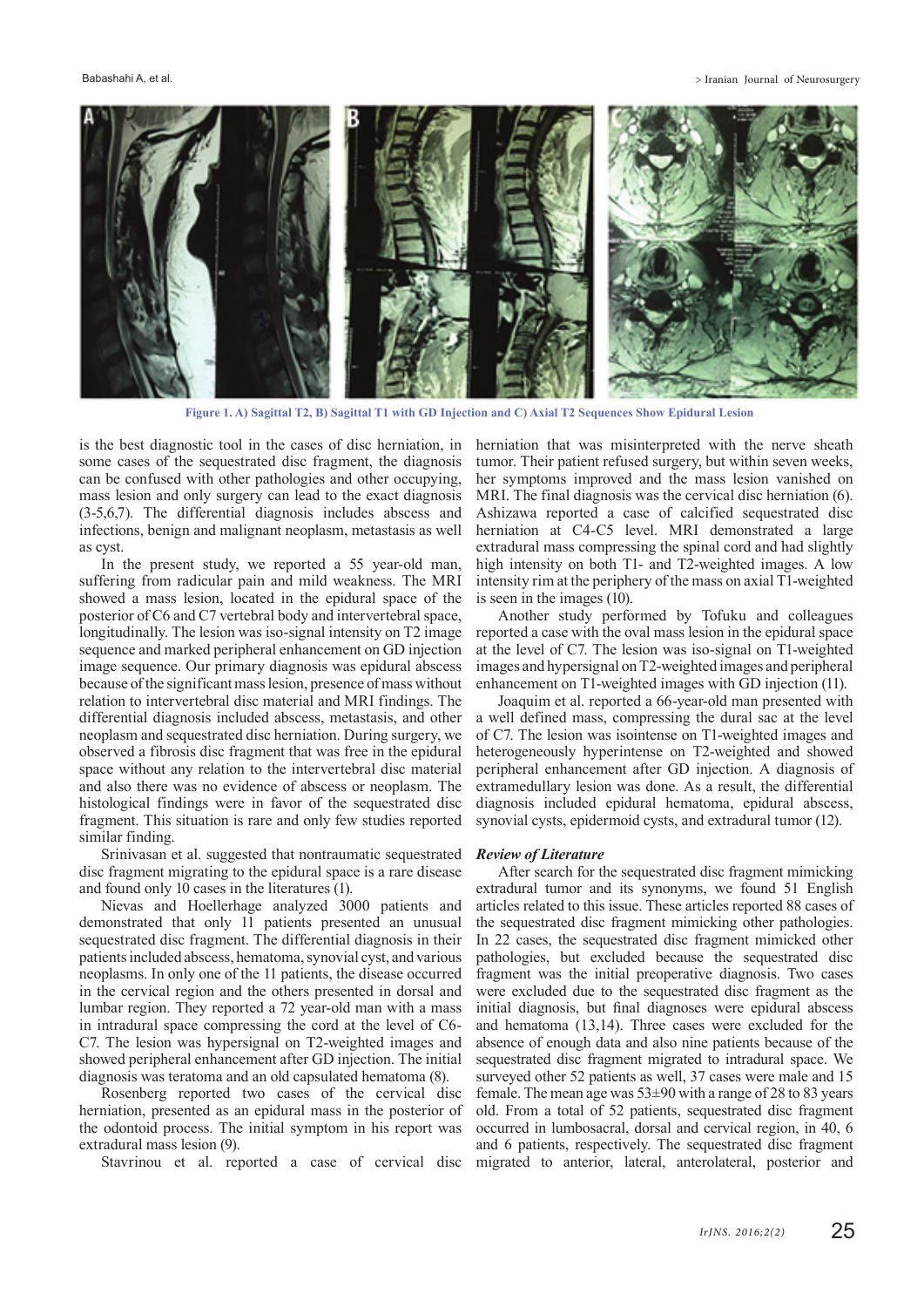Cervical Disc Fragment, Presenting as Mass Lesion



**Figure 2. Postoperative MRI Demonstrating no Residual Mass: A) Sagittal View and B) Axial View.**

postrolateral direction in 6, 3, 1, 22 and 19 patients, respectively. In one patient, the location of sequestrated disc fragment was unclear. The diagnostic survey was CT scan in three patients and MRI in other 49 patients. The T1-weighted images showed sequestrated disc fragment hypo, iso, hyper and iso-to-hyper signal intensity in 13, 7, 3 and 1 patients, respectively. The sequestrated disc fragment was hypo, iso, hyper, iso-to-hyper and heterogeneous signal intensity on the T2-weighted images in 10, 1, 16, 1 and 3 patients, respectively. After GD injection, the lesion demonstrated the peripheral rim enhancement in 30 patients, heterogeneous enhancement in one patient and diffuse enhancement in one patient. In one patient, the lesion showed no enhancement and in one patient, MRI was done with no injection due to renal problems. The lesion of two patients, revealed enhancement but no more information were reported. Finally, the initial preoperative diagnosis was nerve sheath tumor in 1, dumbbell shape tumor in 1, facet cyst in 1, metastasis in 1, cystic tumor in 4 and synovial cyst in 3 patients. The other 41 patients, the initial diagnosis was epidural mass lesion (the differential diagnosis included abscess, hematoma, extradural benign and malignant neoplasm). Table 1 summarizes the most important data of these 53 patients.

### **Conclusion**

Preoperatively, MRI is the outstanding diagnostic tool for accurate diagnosis of the sequestrated disc herniation which shows varying features on MRI and can make diagnoses very difficult. It is sometimes misdiagnosed with similar space-occupying lesions. In a case with peripheral enhanced mass lesion in the epidural space, the diagnosis of a sequestrated disc fragment should be considered in the differential diagnosis.

## **Acknowledgement**

The authors appreciate Clinical Research Development Unit of Rasool-e Akram Hospital, Tehran, Iran for their technical supports for implementation of the project and help in English editing of the manuscript.

## **Funding** None.

# **Conflicts of Interest**

The authors declare that they have no conflicts of interest.

# **Authors' Contribution**

Data collection: Ali Babashahi. Morteza Taheri. Drafting the article: Morteza Taheri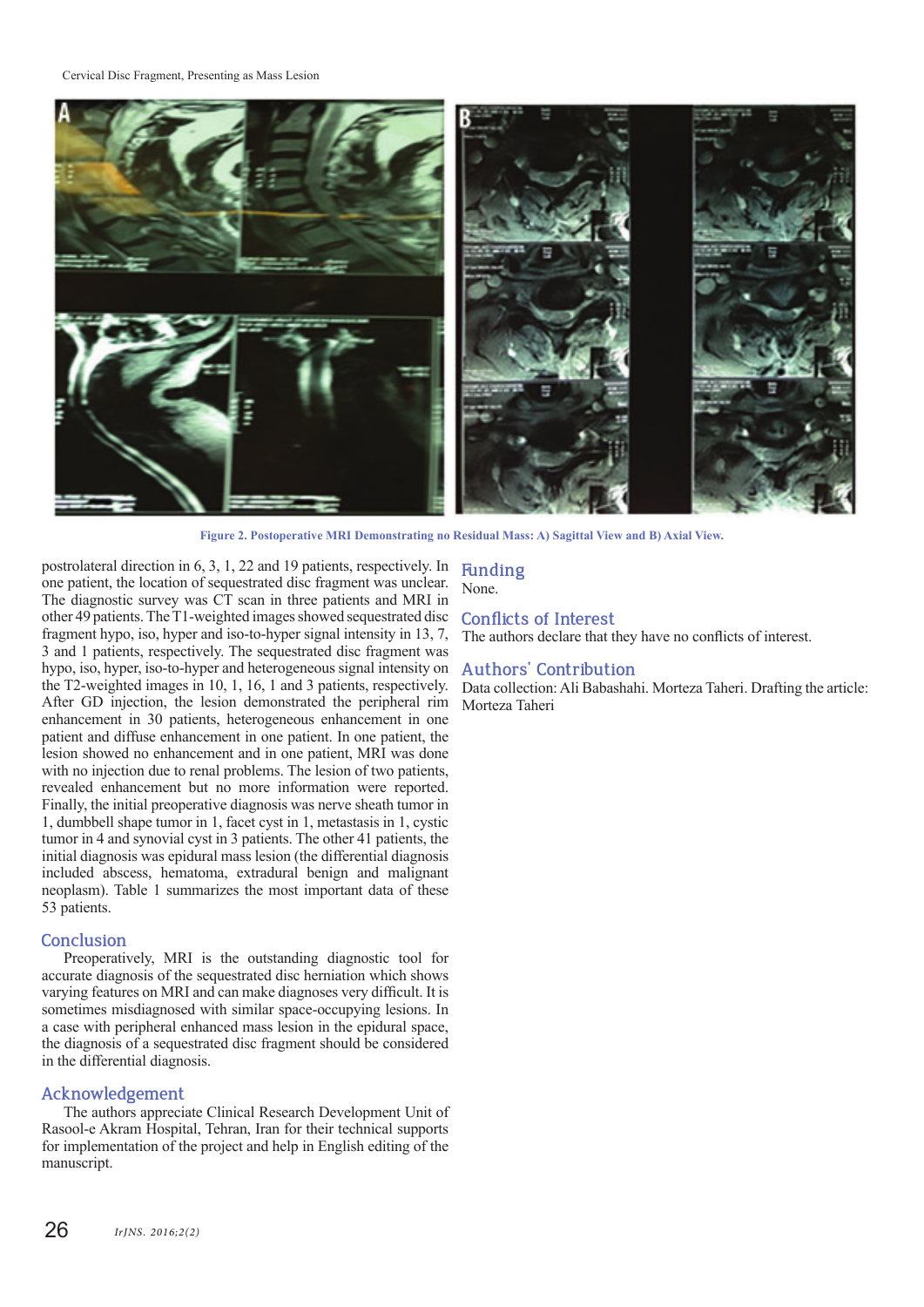## **Table 1. The Most Important Features of the Reported Cases**

| <b>Study</b>                   | Age | <b>Sex</b>  | Level          | <b>Migration</b> | <b>Location</b> | T <sub>1</sub>           | T2                             | <b>GD</b> Injection                    | <b>Initial Diagnosis</b>                                                                                                                         |
|--------------------------------|-----|-------------|----------------|------------------|-----------------|--------------------------|--------------------------------|----------------------------------------|--------------------------------------------------------------------------------------------------------------------------------------------------|
| Rosenberg, et al 1991(9)       | 74  | F           | C <sub>2</sub> | Anterior         | Extradural      |                          | ÷,                             |                                        | Neoplasm                                                                                                                                         |
| Rosenberg, et al 1991(9)       | 82  | F           | C2             | Anterior         | Extradural      |                          | ٠                              |                                        | Neoplasm                                                                                                                                         |
| Ashizawa, et al(10)            | 57  | M           | $C4-5$         | Anterior         | Extradural      | Hyper                    | Hyper                          |                                        | <b>Extradural Mass</b>                                                                                                                           |
| Stavrinou, et al 2009(6)       | 46  | F           | $C5-6$         | Anterior         | Extradural      | Hypo                     |                                | Marked<br>Heterogeneous<br>Enhancement | Nerve Sheath Tumor                                                                                                                               |
| Tofuku, et al 2007(11)         | 72  | M           | C7             | Postrolateral    | Extradural      | Iso                      | Hyper<br>(Heteroge-<br>neous)  | Peripheral<br>Enhancement              | Epidural Hematoma,<br>Epidural Abscess,<br>Synovial Cysts,<br>Epidermoid Cysts, and<br><b>Extradural Tumor</b>                                   |
| Joaquim, et al $2010(12)$      | 66  | M           | C7             | Posterior        | Extradural      | <b>Iso</b>               | Hyper-<br>(Heteroge-<br>neous) | Peripheral<br>Contrast<br>Enhancement  | <b>Extramedullary Lesion</b><br>(Epidural Hematoma,<br>Epidural Abscess,<br>Synovial Cysts,<br>Epidermoid Cysts, and<br><b>Extradural Tumor)</b> |
| Sasaki, et al 2005(15)         | 37  | M           | $T2-3$         | Posterolateral   | Extradural      | ÷                        | $\overline{\phantom{a}}$       | Slight<br>Enhancement                  | Epidural Hematoma,<br>Abscess or Thoracic<br>Disc Herniation                                                                                     |
| Neugroschl, et al<br>1999(16)  | 47  | M           | $T7-8$         | Postrolateral    | Extradural      | Hypo                     | Hyper                          | Rim<br>Enhancement                     | <b>Mass Lesion</b>                                                                                                                               |
| Miyakoshi, et al<br>2013(17)   | 53  | M           | $T9-10$        | Posterior        | Extradural      | Iso                      | Hyper                          | Peripheral<br>Contrast<br>Enhancement  | Mass Lesion                                                                                                                                      |
| Kim, et al 2008(18)            | 66  | M           | T10-11         | Posterior        | Extradural      | Hypo                     | Hyper                          | Rim<br>Enhancement                     | <b>Mass Lesion</b>                                                                                                                               |
| Partheni, et al 2005(19)       | 55  | М           | $T10-11$       | Posterior        | Extradural      |                          | Iso                            |                                        | <b>Extramedullary Lesion</b>                                                                                                                     |
| Bose, et al 2003(20)           | 54  | M           | $T11 - 12$     | Anterior         | Extradural      | Hypo                     | Hyper<br>(Heteroge-<br>neous)  | Peripheral<br>Enhancement              | <b>Mass Lesion</b>                                                                                                                               |
| Derincek, et al 2009(3)        | 60  | F           | $L1-2$         | Postrolateral    | Extradural      | <b>Iso</b>               | Hyper                          | Peripheral Rim<br>Enhancement          | Large Epidural Mass                                                                                                                              |
| Dimogerontas, et al<br>2012(4) | 56  | M           | $L1-4$         | Lateral          | Extradural      | <b>Iso</b>               | Hyper                          | Peripheral Rim<br>Enhancement          | Tumor-like Lesion                                                                                                                                |
| Ju, et al 2012(21)             | 74  | $\mathbf M$ | $L2-3$         | Postrolateral    | Extradural      | $\overline{\phantom{a}}$ | Hypo                           | Peripheral Rim<br>Enhancement          | Mass Lesion                                                                                                                                      |
| Yoo, et al 2015(22)            | 32  | M           | $L2-3$         | Posterior        | Extradural      | ٠                        | Hyper<br>(Heteroge-<br>neous)  |                                        | <b>Intraspinal Facet Cyst</b>                                                                                                                    |
| Nievas, et al 2009(8)          | 45  | F           | $L2-3$         | Anterolateral    | Extradural      | $\overline{a}$           | Hypo                           | Peripheral<br>Enhancement              | Abscess                                                                                                                                          |
| Neugroschl, et al<br>1999(16)  | 57  | M           | $L2-3$         | Posterior        | Extradural      | Hypo                     | Hyper                          | <b>Rim</b><br>Enhancement              | <b>Epidural Lesion</b>                                                                                                                           |
| Gonçalves, et al<br>2010(23)   | 51  | M           | $L2-3$         | Postrolateral    | Extradural      | Hypo                     | Hyper                          | No Injected                            | Epidural Hematoma,<br>Epidural Empyema,<br>Nerve Sheath Tumor<br>and Meningioma<br>and Posterior Disc<br>Migration                               |
| Lichtor 1989(24)               | 61  | M           | $L2-3$         | Posterior        | Extradural      | <b>Iso</b>               | ÷,                             |                                        | <b>Epidural Mass</b>                                                                                                                             |
| Bonaroti, et al 1998(25)       | 51  | M           | $L2-3$         | Posterior        | Extradural      | Hypo                     | Hypo                           | Peripheral Rim<br>Enhancement          | Abscess. Hematoma or<br>Neoplasm                                                                                                                 |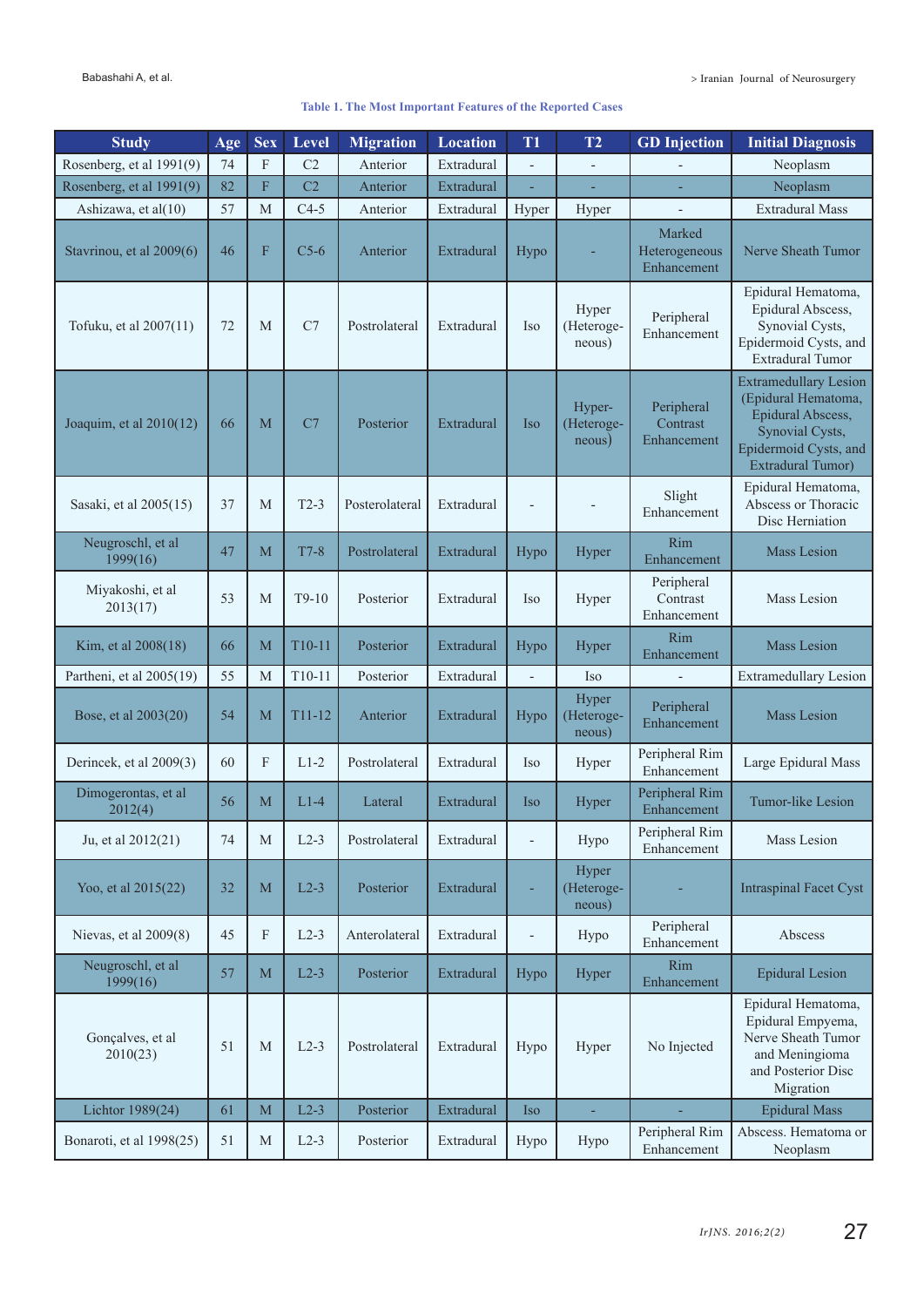Cervical Disc Fragment, Presenting as Mass Lesion

| <b>Study</b>                   | Age | <b>Sex</b>                | Level   | <b>Migration</b> | <b>Location</b> | T <sub>1</sub>                 | T2                                 | <b>GD</b> Injection                                                   | <b>Initial Diagnosis</b>                    |
|--------------------------------|-----|---------------------------|---------|------------------|-----------------|--------------------------------|------------------------------------|-----------------------------------------------------------------------|---------------------------------------------|
| Akhaddar, et al 2011(26)       | 60  | F                         | $L2-3$  |                  | Extradural      |                                |                                    |                                                                       | Epidural Abscess or<br>Neoplasm             |
| Nievas, et al 2009(8)          | 59  | F                         | $L2-4$  | Postrolateral    | Extradural      | ä,                             | Hyper                              |                                                                       | Hematoma                                    |
| Nievas, et al $2009(8)$        | 83  | M                         | $L3-4$  | Postrolateral    | Extradural      | $\overline{a}$                 | No Rim<br>Hypo<br>Enhancement      |                                                                       | Synovial Cyst                               |
| Rahimizadeh, et al<br>2013(27) | 53  | M                         | $L3-4$  | Posterior        | Extradural      | Iso                            | Hetro                              |                                                                       | Ligamentum Flavum<br>or Synovial Cyst       |
| Dosoglu, et al 2001(28)        | 47  | M                         | $L3-4$  | Posterior        | Extradural      | <b>Iso</b>                     | Hyper                              | Ring-like<br>Enhancement                                              | Mass Lesion                                 |
| Kim, et al 2003(29)            | 60  | F                         | $L3-4$  | Postrolateral    | Extradural      | Hypo                           | Hypo                               | <b>Slight Ring</b><br>Enhancement                                     | <b>Mass Lesion</b>                          |
| Tatli, et al 2005(30)          | 53  | M                         | $L3-4$  | Postrolateral    | Extradural      | Hypo                           | Hyper                              | Enhancement                                                           | <b>Epidural Mass</b>                        |
| Altunrende, et al<br>2015(31)  | 65  | M                         | $L3-4$  | Postrolateral    | Extradural      | L,                             | Hypo                               | Peripheral Rim<br>Enhancement                                         | <b>Epidural Mass</b>                        |
| Eysel, et al 2001(32)          | 45  | M                         | $L3-4$  | Posterior        | Extradural      | $\overline{a}$                 |                                    | Peripheral Rim<br>Enhancement                                         | <b>Epidural Mass</b>                        |
| Eysel, et al 2001(32)          | 41  | M                         | $L3-4$  | Posterior        | Extradural      |                                |                                    | Peripheral Rim<br>Enhancement                                         | Tumor or Old<br>Hematoma                    |
| Robe, et al 1999(33)           | 68  | M                         | $L3-4$  | Posterior        | Extradural      |                                |                                    | Peripheral Rim<br>Enhancement                                         | Cystic Tumor                                |
| Robe, et al 1999(33)           | 41  | F                         | $L3-4$  | Posterior        | Extradural      | ÷                              | ÷                                  |                                                                       | <b>Cystic Tumor</b>                         |
| Sengoz, et al 2011(34)         | 42  | M                         | $L3-4$  | Posterior        | Extradural      | L,                             |                                    | Peripheral Rim<br>Enhancement                                         | Tumor-like Mass                             |
| Walsh, et al 2004(35)          | 62  | M                         | $L3-4$  | Posterior        | Extradural      | Hypo                           | Hypo                               | Peripheral Rim<br>Enhancement                                         | <b>Epidural Mass</b>                        |
| Senel, et al 2003(36)          | 44  | M                         | $L3-4$  | Posterior        | Extradural      |                                |                                    | Peripheral Rim<br>Enhancement                                         | Tumor or Abscess                            |
| Nievas, et al 2009(8)          | 45  | M                         | $L4-5$  | Postrolateral    | Extradural      | ÷,                             | Hypo                               |                                                                       | Neoplasm                                    |
| Teufack, et al 2010(37)        | 49  | M                         | $L4-5$  | Posterior        | Extradural      | Hyper-<br>(Hetero-<br>geneous) | Isointense<br>to Hyper-<br>intense | Rim of<br>Enhancement                                                 | Epidural<br>Hematoma or Epidural<br>Abscess |
| Biasi, et al 2013(5)           | 60  | F                         | $L4-5$  | Lateral          | Extradural      | Hypo                           | Hyper                              | Peripheral<br>Enhancement                                             | <b>Extradural Tumor</b>                     |
| Nievas, et al 2009(8)          | 67  | M                         | $L4-5$  | Postrolateral    | Extradural      | $\overline{\phantom{a}}$       | Hypo                               | Peripheral<br>Enhancement                                             | Synovial Cyst,<br>Neoplasm                  |
| Emamian, et al 1993(38)        | 49  | $\boldsymbol{\mathrm{F}}$ | $L4-5$  | Lateral          | Extradural      |                                |                                    | Vague<br>Enhancement,<br>Mainly at the<br>Periphery of the<br>Process | Tumor                                       |
| Sen, et al 2001(39)            | 36  | $\mathbf M$               | $L4-5$  | Postrolateral    | Extradural      | Hypo                           | Hypo                               | Peripheral Rim<br>Enhancement                                         | <b>Epidural Mass</b>                        |
| Eysel, et al 2001(32)          | 37  | F                         | $L4-5$  | Posterior        | Extradural      |                                |                                    | Peripheral Rim<br>Enhancement                                         | Tumor or Old<br>Hematoma                    |
| Lakshmanan, et al<br>2006(40)  | 58  | M                         | $L4-5$  | Posterior        | Extradural      | $\overline{a}$                 |                                    | Peripheral Rim<br>Enhancement                                         | Cystic Tumor                                |
| Lakshmanan, et al<br>2006(40)  | 28  | F                         | $L4-5$  | Posterior        | Extradural      | L,                             |                                    | Peripheral Rim<br>Enhancement                                         | <b>Cystic Tumor</b>                         |
| Peng, et al 2013(7)            | 49  | $\mathbf M$               | $L4-S1$ | Anterior         | Extradural      | Hyper                          | Hyper                              |                                                                       | Tumor-like Lesion                           |
| Nievas, et al 2009(8)          | 60  | F                         | $L5-S1$ | Postrolateral    | Extradural      | ÷                              | Hyper                              | <b>Diffuse</b><br>Enhancement                                         | <b>Epidural Metastasis</b>                  |
| Tatli, et al 2005(30)          | 54  | $\mathbf M$               | $L5-S1$ | Postrolateral    | Extradural      | Hypo                           |                                    | Rim<br>Enhancement                                                    | <b>Epidural Mass</b>                        |